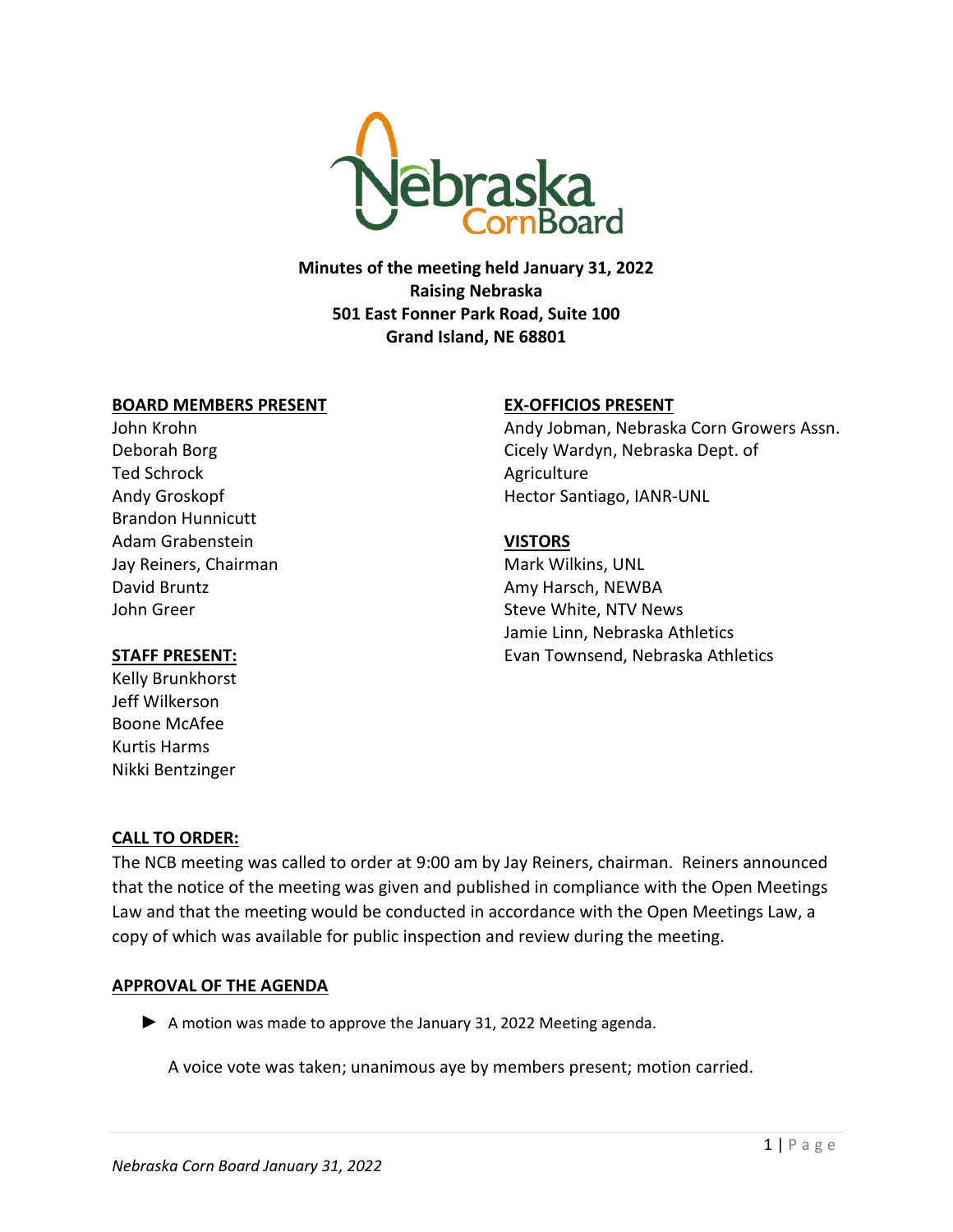#### **SIX-MONTH BUDGET REVIEW**

▶ A motion was made to approve the updated six-month budget.

*A roll call vote was taken: Aye: Schrock, Grabenstein, Groskopf, Borg, Reiners, Hunnicutt, Bruntz, Greer, Krohn Nay: None Abstain: None Not Present: None By a vote of 9 ayes and 0 nays, motion carried.* 

#### **RULES AND REGULATIONS**

► A motion was made to proceed with updating the Rules and Regulations.

*A roll call vote was taken: Aye: Bruntz, Schrock, Greer, Reiners, Hunnicutt, Groskopf, Grabenstein, Krohn, Borg Nay: None Abstain: None Not Present: None By a vote of 9 ayes and 0 nays, motion carried.*

# **COMMUNICATIONS COMMITTEE**

- ► The Communications Committee reported to the full Board the approval of the UNL/CASNR/LPS Summer FEWSS Institute project. The funding will be in next year's budget.
- ► The Communications Committee reported to the full Board the approval of College World Series Advertisement in the amount of \$5,000 out of Communications Unobligated.
- ► The Communications Committee reported to the full Board the approval of Women in Ag Sponsorship in the amount of \$2,750 out of the Communications Unobligated.
- ► A motion was made from the Communications Committee to approve the 4-H Foundation Sponsorship in the amount of \$10,000 out of the Communications Unobligated.

*A roll call vote was taken: Aye: Groskopf, Borg, Krohn, Greer, Reiners, Schrock, Hunnicutt, Grabenstein, Bruntz Nay: None*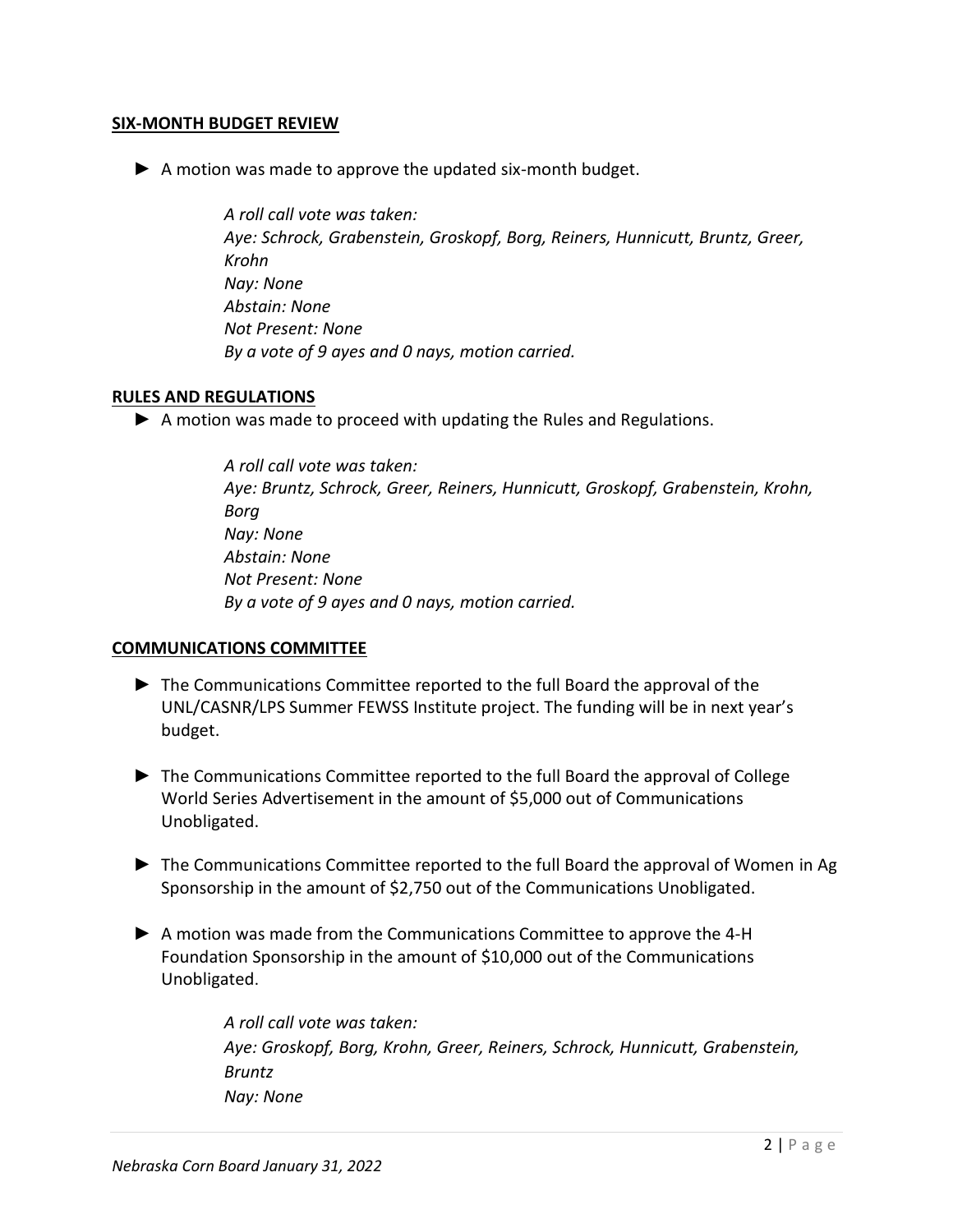*Abstain: None Not Present: None By a vote of 9 ayes and 0 nays, motion carried.*

#### **AWARDS**

▶ A motion was made to approve the Ag Achievement Award to Lynn Chrisp.

*A voice vote was taken; unanimous aye by members present; motion carried.* 

▶ A motion was made to approve the Corn Vision Award to Jon Holzfaster.

*A voice vote was taken; unanimous aye by members present; motion carried.* 

► A motion was made to amend the motion to the Corn Vision Award to include David Buchholz.

*A voice vote was taken; unanimous aye by members present; motion carried.* 

► A motion was made to approve the amended Corn Vision Award to Jon Holzfaster and David Buchholz

*A voice vote was taken; unanimous aye by members present; motion carried.* 

| <b>Month</b> | <b>Dates</b> | Year | <b>PURPOSE</b>          | <b>LOCATION</b>        | <b>APPROVED</b>                |
|--------------|--------------|------|-------------------------|------------------------|--------------------------------|
| February     | $3 - 4$      | 2022 | Corn Vision 2022        | Minneapolis,           | Brunkhorst, Groskopf           |
|              |              |      |                         | <b>MN</b>              |                                |
| February     | $8 - 19$     | 2022 | Gulf Show and           | Dubai                  | Reiners                        |
|              |              |      | Expo 2020               |                        |                                |
| February     | $9 - 12$     | 2022 | Growth ELC              | Miami, FL              | Wilkerson                      |
| February     | 14-16        | 2022 | <b>USGC Meeting</b>     | Greenville, SC         | Brunkhorst, Wilkerson, McAfee, |
|              |              |      |                         |                        | Greer, Borg, Groskopf, Reiners |
| February     | $21-23$      | 2022 | <b>National Ethanol</b> | <b>New</b><br>Orleans, | Wilkerson                      |
|              |              |      | Conference              | LA                     |                                |
| February     | $22 - 23$    | 2022 | Field to Market         | <b>WDC</b>             | Hunnicutt                      |
|              |              |      |                         |                        |                                |
|              |              |      |                         |                        |                                |
| February     | March        | 2022 | NeCGA DC                | <b>WDC</b>             | Brunkhorst, Krohn              |
| $28 -$       | 3            |      | Leadership              |                        |                                |
| March        | $7 - 13$     | 2022 | <b>NCGA</b>             | New Orleans,           | Brunkhorst, Harms, Wilkerson,  |
|              |              |      | Commodity               | LA                     | Svanda, Bruntz, Grabenstein,   |
|              |              |      | Classic                 |                        |                                |
|              |              |      |                         |                        | Hunnicutt, Reiners, Schrock,   |
|              |              |      |                         |                        | Groskopf, McAfee               |

#### **CALENDAR/TRAVEL**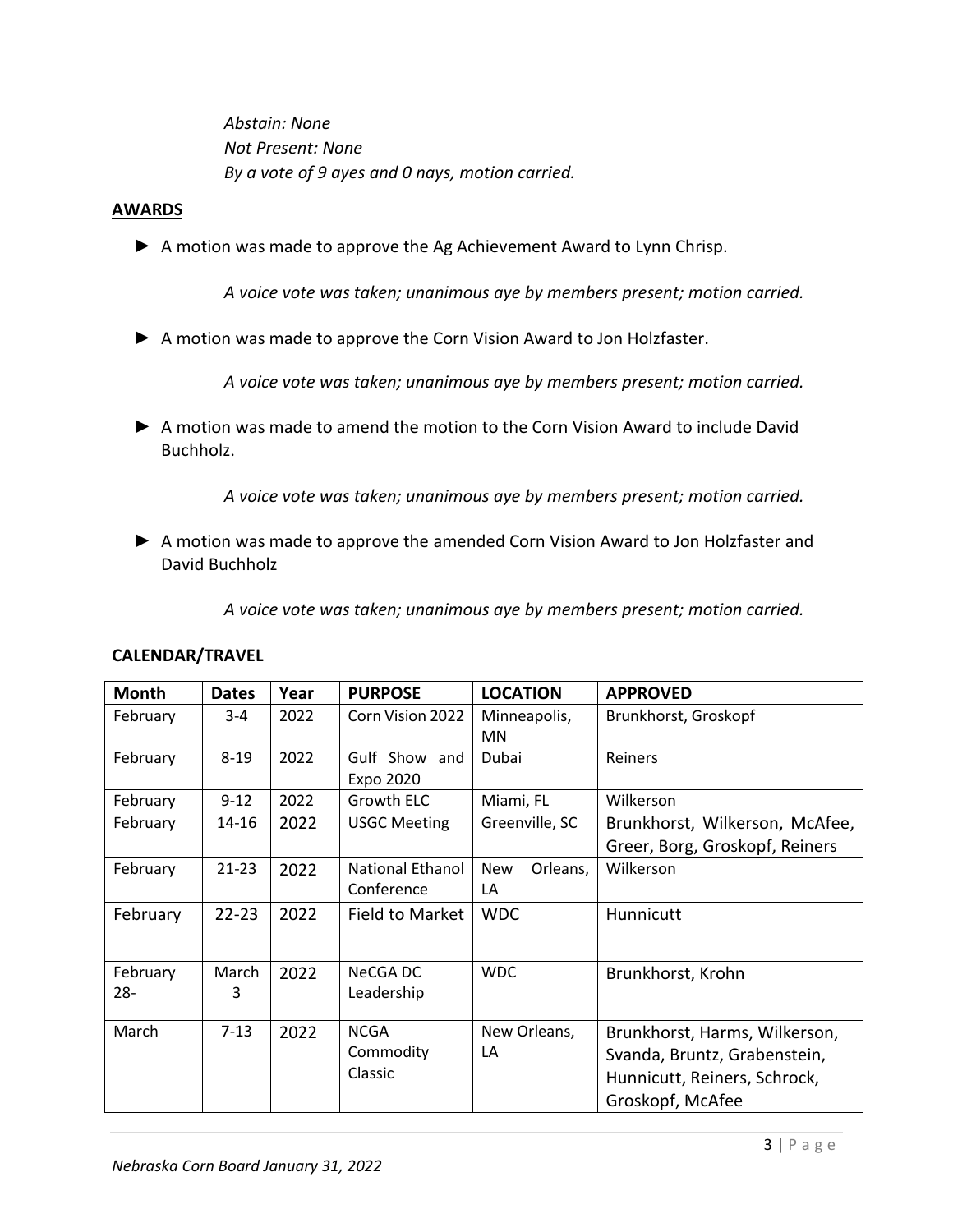| March     | $17 - 18$  | 2022 | <b>NCB Board</b><br>Meeting                                   | Lincoln, NE         | Brunkhorst, Harms, Wilkerson,<br>McAfee, Bentzinger, Greer,<br>Borg, Grabenstein, Schrock,<br>Krohn, Bruntz, Groskopf,<br>Reiners, Hunnicutt |
|-----------|------------|------|---------------------------------------------------------------|---------------------|----------------------------------------------------------------------------------------------------------------------------------------------|
| March     | $21 - 25$  | 2022 | <b>NCGA Board</b><br>Meeting                                  | <b>WDC</b>          | Hunnicutt                                                                                                                                    |
| March     | $22 - 24$  | 2022 | <b>NCGA AIC</b><br>Meeting                                    | <b>WDC</b>          | <b>Brunkhorst</b>                                                                                                                            |
| March     | $23 - 24$  | 2022 | <b>NE Ethanol</b><br>Forum                                    | Omaha, NE           | Wilkerson, Greer, Borg, Reiners                                                                                                              |
| March 28- | April 1    | 2022 | Commodity<br>Classic Joint<br>Venture<br>Committee<br>Meeting | Orlando, FL         | Hunnicutt                                                                                                                                    |
| April     | $2 - 6$    | 2022 | <b>USGC Global</b><br>Staff<br>Conference                     | <b>TBD</b>          | Brunkhorst, Wilkerson                                                                                                                        |
| April     | $4 - 5$    | 2022 | <b>USMEF</b><br>Meeting                                       | Denver, CO          | <b>Bruntz</b>                                                                                                                                |
| April     | $25 - 28$  | 2022 | <b>NCGA State</b><br><b>Staff Meeting</b>                     | St. Louis, MO       | Brunkhorst, Wilkerson, McAfee,<br>Harms                                                                                                      |
| May       | $23 - 26$  | 2022 | <b>State Execs</b><br>Meeting                                 | Kentucky            | <b>Brunkhorst</b>                                                                                                                            |
| May       | $24 - 26$  | 2022 | <b>Fuels 2022</b>                                             | Indianapolis,<br>IN | Wilkerson                                                                                                                                    |
| May       | 25-27 2022 |      | <b>USMEF Spring</b><br>Conference                             | San Antonio,<br>TX  | Grabenstein, Schrock, Krohn,<br><b>Bruntz</b>                                                                                                |
| June      | $6-8$      | 2022 | NCGA-CUTC                                                     | St. Louis, MO       | McAfee                                                                                                                                       |
| June      | $9 - 10$   | 2022 | <b>NCB Board</b><br>Meeting                                   | TBD                 | Brunkhorst, Harms, Wilkerson,<br>McAfee, Bentzinger, Greer,<br>Borg, Grabenstein, Schrock,<br>Krohn, Bruntz, Groskopf,<br>Reiners, Hunnicutt |
| June      | $13 - 17$  | 2022 | <b>NCGA Board</b><br>Meeting                                  | Des Moines, IA      | Hunnicutt                                                                                                                                    |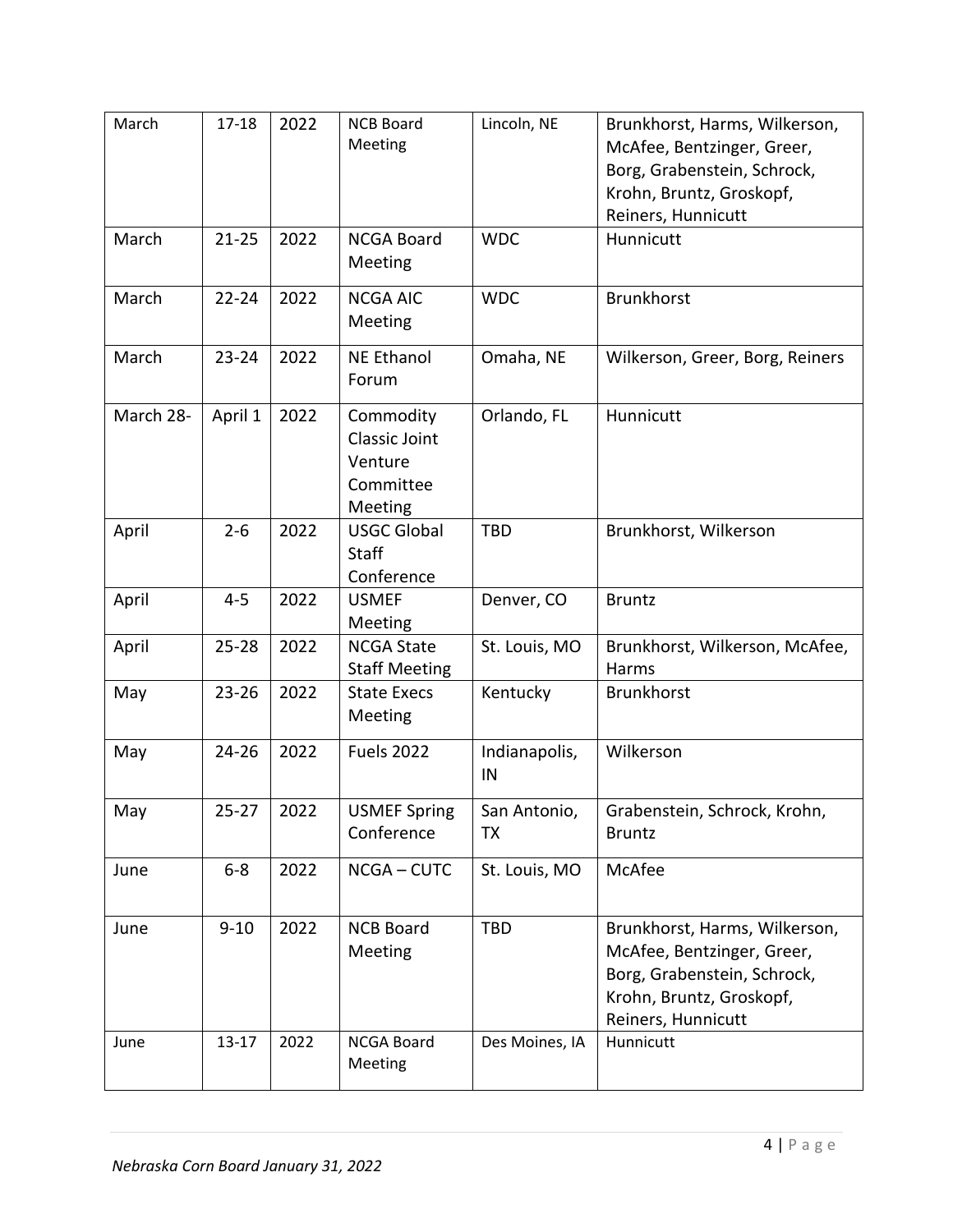| June | $20 - 22$ | 2022 | CommonGround   St. Louis, MO<br>National<br>Conference |            | Harms                              |
|------|-----------|------|--------------------------------------------------------|------------|------------------------------------|
| July | $10 - 15$ | 2022 | NCGA Corn                                              | <b>WDC</b> | Groskopf, Krohn, Schrock, Reiners, |
|      |           |      | Congress $-$ A-                                        |            | Brunkhorst, Wilkerson, McAfee,     |
|      |           |      | <b>Team Meetings</b>                                   |            | Hunnicutt, Harms                   |

► A motion was made to approve the travel listed on the spreadsheet for the months of February, March, April, May, June, and July in 2022.

*A voice vote was taken; unanimous aye by members present; motion carried.*

# **POLICY UPDATES**

▶ A motion was made to approve the updated Corn Board Policies.

*A voice vote was taken; unanimous aye by members present; motion carried.* 

# **MINUTES**

▶ A motion was made to approve the minutes from the November 22, 2021 meeting.

*A voice vote was taken; unanimous aye by members present; motion carried.*

# **FISCAL REPORT**

► A motion was made to approve the November and December 2021 fiscal reports as presented.

*A voice vote was taken; unanimous aye by members present; motion carried.*

# **PUBLIC DISCUSSION**

 $\blacktriangleright$  Reiners provided the opportunity for public discussion

# **ADJOURN**

► Finding no further business before the Board, the chairman adjourned the meeting at 2:30pm.

SUBMITTED BY,

Culder Andy Groskopf (Mar 21, 2022 10:54 MDT)

Andy Groskopf, Secretary/Treasurer Nikki Bentzinger, Business Manager

Andy  $\ell$ roskopf (Mar 21, 2022 10:54 MDT)